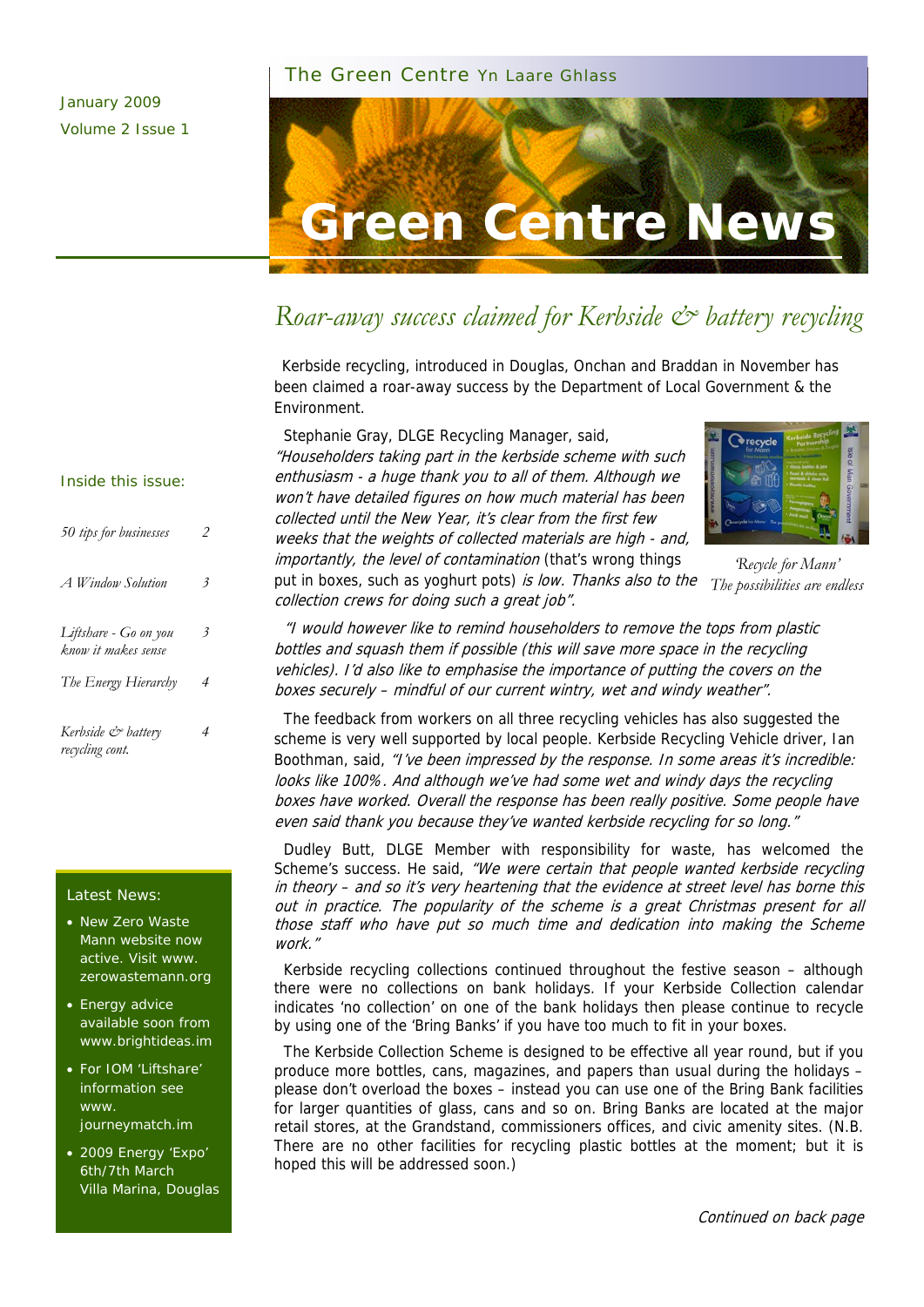# *50 simple things your business can do*

- **1** no plastic cups-use mugs
- **2** trim canteen waste and recycle
- **3** save paper / print both sides / thin paper
- **4** plain paper fax machine
- **5** affinity credit card
- **6** less paper / fewer memos
- **7** use green cleaners
- **8** re-use old packaging and shredded paper
- **9** use public transport / organise car sharing
- **10** recycle toner cartridges
- **11** put green plants in the office
- **12** environmental purchasing policy
- **13** green catalogue of approved items
- **14** environmental investments pension fund etc
- **15** install reflectors to fluorescent lights
- **16** check efficiency of car fleet
- **17** give green gifts to employees and customers
- **18** stop dripping taps install tap regulators
- **19** install compact fluorescent light bulbs
- **20** switch off at the mains
- **21** start a green team /cooperate/ communicate
- **22** provide cycle racks and lockers
- **23** twin flush toilets / infra red detectors
- **24** set up office recycling facilities
- **25** use environmental image in promotions
- **26** give furniture and equipment away
- **27** in-house newsletter / booklet / video
- **28** lighting audit / turn off lights
- **29** volunteers / give as you earn/ donations
- **30** green fleet / regular service / inflate tyres
- **31** compost green waste
- **32** set up car sharing scheme
- **33** close the loop / buy recycled goods
- **34** annual service for heating system
- **35** annual service for air conditioning
- **36** check ozone leaks /air conditioning /fridges
- **37** double glazing / blinds on windows
- **38** recycle as much as possible
- **39** buy pallets made from recycled plastic
- **40** carry out green audits waste / energy /water
- **41** create written environmental policy
- **42** encourage tele-working using laptops
- **43** use the sun for light tubes and solar panels
- **44** green-space for plants and wildlife outside
- **45** staff awareness and training
- **46** hazardous waste legal requirements
- **47** green design for new buildings and refurbishments
- **48** pass on your waste-symbiosissynergy
- **49** cut water use in industrial processes
- **50** spread the word—set up a waste club

*Ideas provided by Muriel Garland ZWM* 

**There are many things businesses can do to reduce their 'carbon footprint', most of which are just common sense.**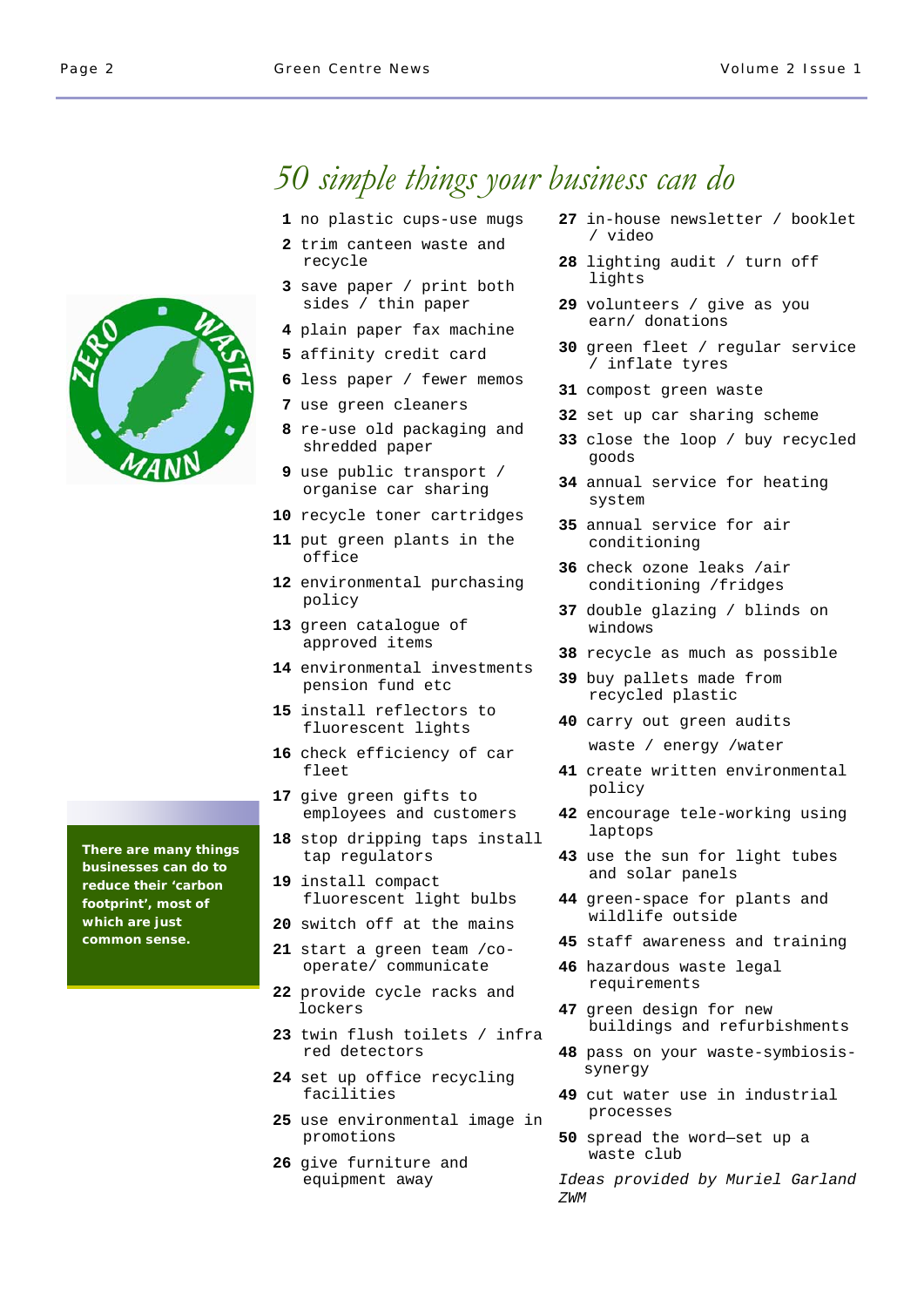# *A Window Solution*

 You look out through your double glazed windows one day and discover that one of the units has failed: you're faced with two choices, either live with it as it gets worse, or buy a replacement.

 Up until now that's been all you could do, well not any more…. A development seems to have come along which ticks all the boxes. Reduced cost, energy saving, using less natural resources etc.

 The traditional approach has been to take out the glass sections and replace them with new ones; on the Island the old units invariably go to landfill or are crushed into aggregate for the building trade.

 Neither is a good use of natural resources, considering the energy expended in their manufacture as well as that of their replacements. The news gets worse because your new units are unlikely to last any longer than their predecessors.

increasingly demand the use of double-glazing, so the law of unintended consequences means more and more waste.

 Several Island firms are now providing an innovative solution to the problem; and the monetary savings are considerable even before environmental issues are considered.

 They have a repair process, involving a keyhole surgery technique to clean the inside of the unit, finally fitting it with an unobtrusive valve arrangement so it can stay dry. The permanently fitted valve allows the window to still retain its original qualities of insulation and noise reduction, successfully treated windows stay dry for good.

 Some within the existing glazing industry are not that pleased with the development, possibly because a good proportion of their work comes from the constant demand for replacements.

 For centuries windows used to last until the wooden frames became un-repairable, then in the 1970's we were told that installing doubleglazing would save us money. Remember the ad with Ted Moult and the slogan 'You only fit double-glazing once so fit the best'

 That sounds a little hollow now we know how soon they fail. Naturally we weren't told they are actually designed with failure in mind.

 There is a separate environmental problem with the toxic waste produced by the uPVC process, but just to stick with the glass replacement problem, the cost and environmental effects of this built in obsolescence should no longer be acceptable in this day and age.

 The yellow pages section of the 2009 phone book should have the details of companies who can look at your windows and give free advice.

Article by Richard Birchall



**Several Island firms are now providing an innovative solution to the problem of 'blown' double-glazed window units**

Building Regulations

# *Liftshare - You know it makes sense*

This has been an amazing year. Over 75,000 new members registered to the *lift*share network in 2008, meaning more people than ever are likely to be travelling your way.

 So if you haven't found anyone yet, do log into your account again and have another look - there could well be some new members who would make ideal carsharers for you…

 And what better time to save some money and inject some friendly company into your journeys than during the

New Year? As our cartoon observes, the economy is not in a good way right now, and we all need to save money in every way we can. Why not make it your new year's resolution to share as many journeys as possible?

 Do help your friends, colleagues and family save money too, by forwarding this e-card onto them and encouraging them to give car-sharing a try by registering at [www.liftshare.com](http://www.liftshare.com).

 And please help us keep our service the best it can be by:

• making sure your journey details are always up to date

• responding to all invitations to share, even if you are unable to accept

• using the 'my feedback' page to keep us updated as to whether or not the match was suitable.

 With very best wishes for a happy, healthy and prosperous 2009.

The FOE *lift*share team



Ouestion: "Why is the economy like a car-sharer?" Answer: "It could do with a lift!"